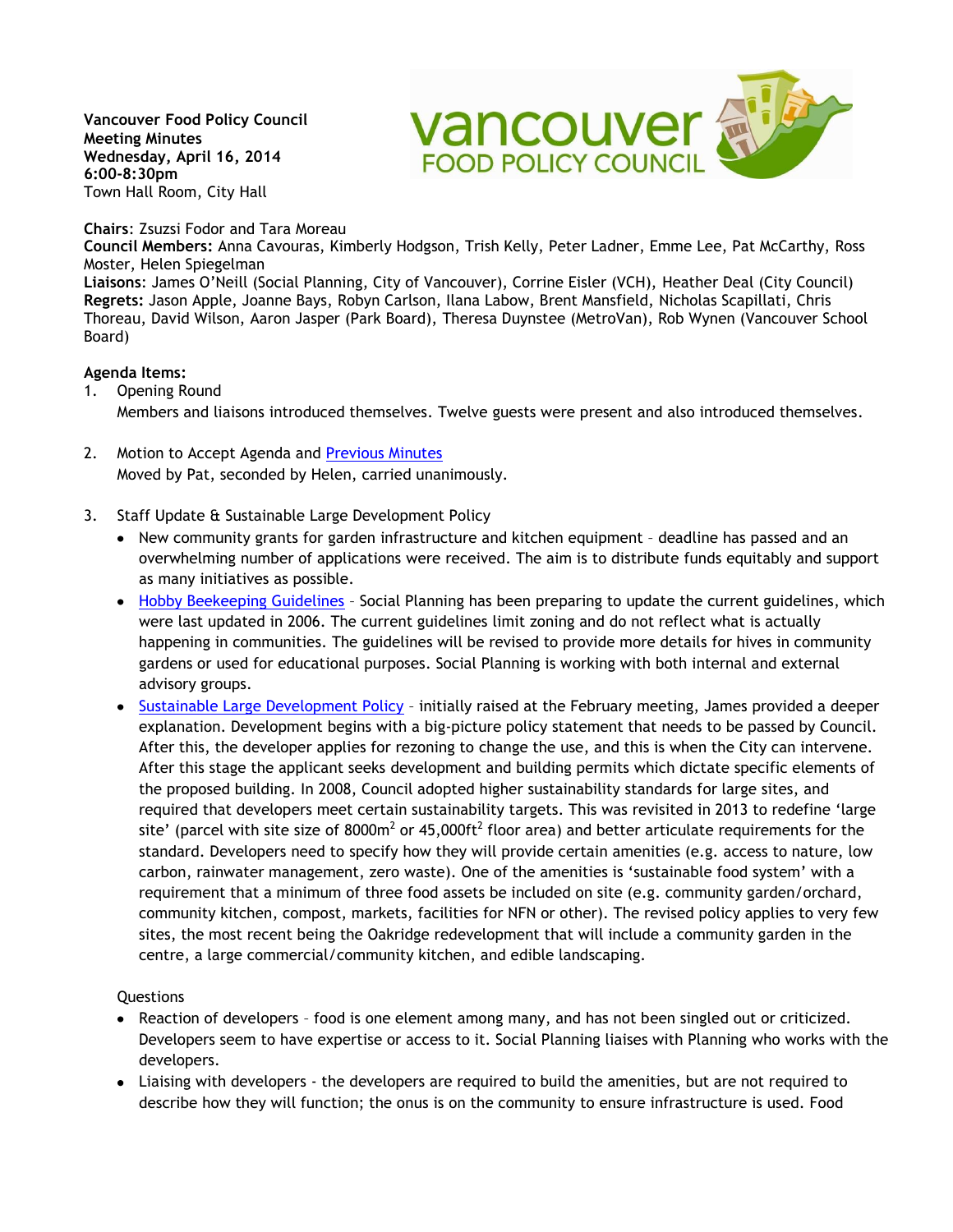- Policy team is visioning future large developments and planning priorities to determine what amenities would be best on specific sites (FPC could provide input at future meeting). It was suggested that the FPC help planners connect developers with resources. ACTION: James to send FPC relevant community plans.
- Guidance documents it was suggested that developers be given a resource with a list of relevant organizations along with facts and definitions related to food system amenities.
- Other models there are no known existing models that are more progressive than Vancouver's.
- Building code BCIT had identified that installing rooftop gardens can be problematic if not built to bear extra weight. The Vancouver building code has been updated with new accessibility and green requirements, including one that building must be able to support green roofs.
- Citizen engagement while regulatory and technical aspects are being worked on, engagement of neighbours is needed for success. The FPC has opportunity to develop capacity at neighbourhood level to change society. It was suggested that the policy landscape group help identify potential revisions.
- Oakridge report had many comments about food and gardens and associated benefits. Food was a positive aspect and central at public consultations.
- 4. Updates and Discussion
	- Meeting Preamble Update (Trish)

Based on an incident at an earlier meeting, the FPC is exploring how to set a tone that gets beyond assumptions and ensures respectful conversations. Trish has been meeting with Aboriginal groups to discuss this, potential activities in June for the end of the Year of Reconciliation, and the potential of more aboriginal voices at the table.

 There is no requirement in the Terms of reference for diversity in membership of the FPC but the nomination committee considers those issues when trying to balance membership. Many FPCs in North America are struggling with this issue, but good examples exist of how cities are trying to increase diversity.

- Vancouver Youth Food Policy Council The inaugural meeting of the new VYFPC is on April 17, 2014 at the Central Library Branch. All are welcome. The group does not currently belong to a particular organization.
- Next Meeting

Theme will be migrant farm labour. One speaker is in place and more are being sought that could speak to this or migrant labour in other areas of the food system.

# 5. Introduction of Topic – Urban Pollinators (Anna)

 Anna has a personal interest in bees, but also works in DTES. Discussion often revolves around access and justice, however people are also passionate about the land and are interested in skill development and knowledge sharing. The meeting was planned for the DTES to attract local residents, but was not possible.

• Presentations by Brian Campbell, Rob Hunt & Niki Sharma *Brian began beekeeping 17 years ago and founded the Bee School 7 years ago. He teaches at EYA, Van Dusen, Richmond Beekeepers Association and runs [joewasp.com,](http://www.joewasp.com/Joe_Wasp.html) rescuing bees from human behavior. He is passionate about conserving and protecting pollinator diversity.* 

This issue is important for planning and policy – we need bees more than they need us. Bees are a keystone species for ecological and food security health. Humans use pesticides, destroy habitat, and remove forage, so now need to be proactive to restore. Soil needs to be respected and protected for it to provide habitat for ground nesting bees. Of the 25000+ species worldwide, 80% are ground nesting and the others are opportunistic nesters. 80/20 split is reversed in the cities 56 species in Vancouver, 80 % will be opportunistic cavity dwellers, indicating poor protection of ground nesting bees. Bees provide the pleasurable eating that we enjoy, and are one of the few things we can add to our gardens that create value. For example, a blueberry crop with honeybees has 6x the value of one without honeybees. Effects of pollination crises are nearly invisible to general public. Vancouver is lucky to have 56 species of bees, one of the most bee diverse communities in Canada, with both the opportunity and responsibility to undertake conservation measures.